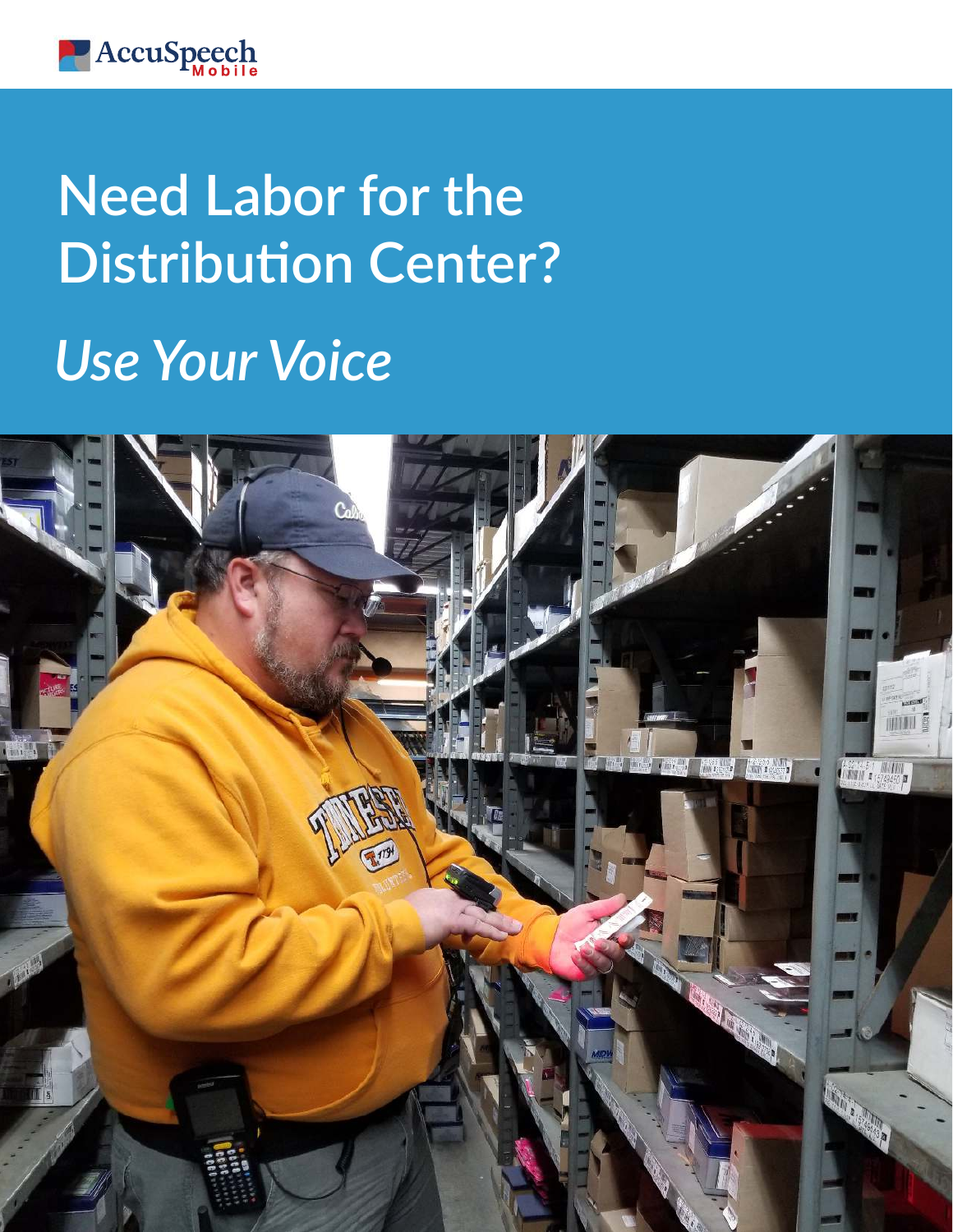# **Where are My Distribution Center Employees?**

The rapid growth of eCommerce due to Covid-19 coupled with low unemployment, high turnover and seasonal hiring needs has put hiring pressure on the supply chain and logistics industry, particularly in the distribution center where labor continues to be a critical component of the business for many retail, wholesale and manufacturing firms. Distribution center managers are running operations in an increasingly competitive environment where the drive to improve profitability must be managed with the need to meet customer expectations in this new e-commerce and click and mortar world.

 "... turnover in the warehouse is running at 38% every six months due to warehouse workers moving to other locations offering slightly better hourly rates." DC Manager, Southeast United States

Fast, free shipping, increased transportation costs and the imperative to manage multiple and creative customer fulfillment channels, further drive the need to manage labor costs efficiently. DC managers are challenged with finding qualified employees from a smaller pool of candidates and finding strategies to retain their workers. The large population of baby boomers is aging and moving into retirement, causing a smaller group of available employees for the DC and putting upward pressure on the wages for these jobs. In some areas of the United States, turnover in the warehouse is running at 38% every six months due to warehouse workers moving to other locations offering slightly better hourly rates. If that pressure isn't enough, new minimum wage laws in several states well as the projected growth of healthcare costs, contribute to the DC's need to create a plan to maximize worker productivity now and moving into the future.

Covid-19 related demand spikes, combined with seasonal demand put even greater pressure on DC Managers. The pre-holiday ramp-up as well as post-holiday cycle is typically a time when manufacturers and retailers hire additional labor to meet peak demands. Hiring as well as training the temporary team members is so important to meeting peak season operation requirements that during the 2017-2018 holiday season, hourly pay for this group rose and additional creative perks were added by some organizations, such as free lunches, bonuses, gym facilities and even stock incentives.<sup>1</sup>

## **People Remain a Top Priority in the DC**

In a recent survey of Warehouse and Distribution Center Operations professionals, the top issue for 55% of the respondents was the "inability to attract and retain a qualified hourly workforce".<sup>2</sup> The Warehousing, Education and Research Council (WERC) also found similar survey results, as a surprising two-thirds of the warehouse managers they surveyed cited the people in their operations as the top priority.<sup>3</sup>

#### **Maintaining Flexibility**

While the pool of qualified candidates working in the DC is retiring, the demand for them is increasing. While no one could have foreseen the demand caused by Covid-19, many retail, wholesale and manufacturing operations understand that an evolution in tools and processes is more appropriate than a major overhaul to operations. For financial as well as other considerations, a wholesale move to 100% robotic operation is not a realistic prospect for many firms. Evolving existing processes to support near-term goals of profitability and customer service fit current needs. Optimizing productivity supports increased order cycle times and reduces cost-of-goods, since more productive work can be accomplished by the same team.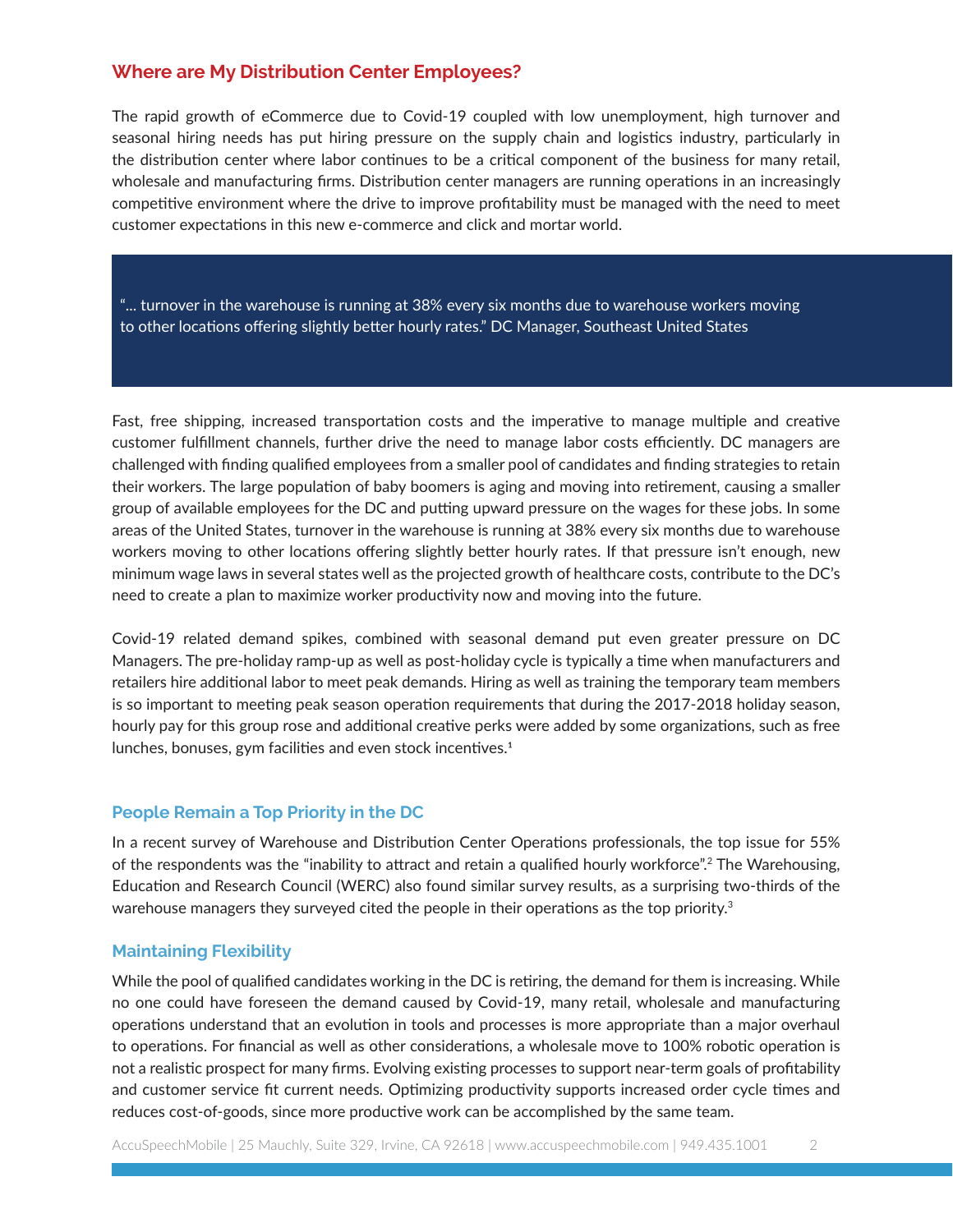According to Deloitte<sup>4</sup>, high-velocity distribution centers are increasingly considered strategic to providing a competitive advantage. One of the trends that is a critical driver in the space, is toward flexibility and keeping options open regarding automating warehouse operations now, and in the future. As organizations weigh the costs and benefits of deploying various types of Industry 4.0 and automation, voice enabled workflow remains a highly cost-effective way to achieve enhanced productivity with a minimal investment and a reasonable ROI time frame.

# **Voice Automation for the Warehouse**

Adding voice to DC operations is well-established as a solution to increasing productivity for Picking. Although not a new technology, voice recognition has been steadily evolving. Voice recognition software has increased dramatically and is now speaker independent; the need to voice train the system for each individual has passed. Voice technology can now automate warehouse application workflows running on modern mobile computing devices, freeing the workers hands and eyes.

Within DC operations the greatest benefits are achieved in the most labor-intensive areas, such as picking and packing, however, any operation can be voice enabled. Picking is typically the initial application that organizations select to voice enable. Two key benefits of voice automation are increased productivity and reduced errors. Adding voice removes the need to touch keys or look at the device and hands are then free to work with other tasks and to ensure worker safety.

"Two key benefits of voice-enabled workflow are increased productivity and reduced errors."

Using voice on the mobile handheld devices and barcode scanning significantly increases accuracy rates (to 99.9%). As order volumes increase significantly, accuracy is especially important for e-commerce fulfillment as piece picking increases relative to case picking in the DC. Customers not only expect to receive products very quickly, but they expect to receive exactly what they ordered. The negative impact to customer satisfaction and brand image could outweigh the actual cost of processing the incorrectly delivered item. The competitive nature of on-line sales in conjunction with the ease of sharing purchasing experiences has made customer profitability an even greater driver for manufacturers and retailers and order accuracy has increased in importance. Using voice enabled process significantly improves order accuracy.

## **Supporting Multiple Languages**

Voice directed solutions for the warehouse can also provide additional support for multilingual warehouse team members. If your DC operations are located in other countries, for instance, voice recognition can be deployed in the native language of the country, such as Spanish or Thai. With AccuSpeechMobile™ the voice project can be developed once and deployed in multiple languages, reducing voice automation development time. If there is a need to provide multiple language support in a single location that is easy to do as well, deploying one device with English and another with Spanish in the same distribution center, for instance. It is also possible to programmatically include key words and phrases in another language as alternative inputs to make it easier for bilingual workers.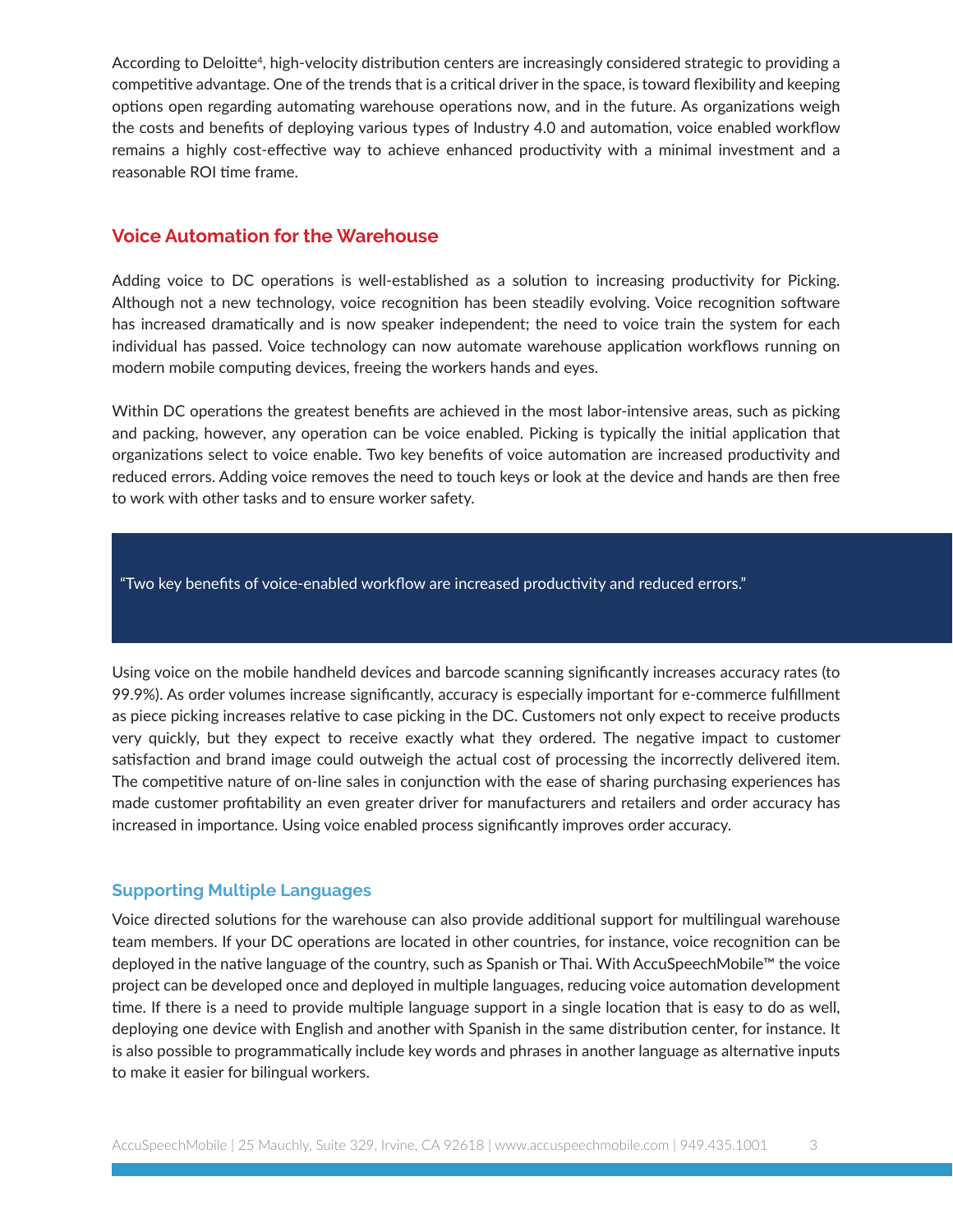The benefits of voice enabled warehouse applications extend nicely to the supporting a reduced ramp-up time for new and seasonal staff. Voice enabled workflows typically shorten the ramp-up time for seasonal staff in half, or reduce it even further, delivering an immediate positive impact on the bottom line. The productivity enhancements and increased accuracy delivered with voice enabled operations are also realized from the seasonal workforce.

#### **Adding Voice Automated Workflow**

There are many ways that automation in the warehouse delivers improvements, and voice technology has also embraced automation. Automating repetitive tasks woven into the workflow with voice is an ideal strategy to gain further efficiencies with voice. AccuSpeechMobile's voice solution for the DC includes a patented technology which allows for automated workflow sequences to be programmed on the device. By combining automated commands with voice recognition, workflow can be further refined, and worker satisfaction improved. Automating repeated sequences directly on the device allows organizations the flexibility to avoid the cost and time typically involved with making changes to the warehouse management system. With a single voice command, the AccuSpeechMobile product can be programmed to execute a sequence of commands, freeing the worker to proceed to the next task.

# **Voice in Action**

Let's take a look at how voice technology can be applied to lessen the effects of the labor shortage and alleviate some of the challenges associated with omnichannel fulfillment.

#### **Increasing Productivity for the Existing Workforce**

What type of impact can voice enabling applications have for an organization? A manufacturer and retail firm implemented the AccuSpeechMobile voice technology to assist with the growing proportion of eCommerce sales driving an increase in loose picking orders. After deploying voice picking the organization realized a 22.6% increase in picking productivity. Prior to deploying voice automation operations needed six fully staffed kiosks to handle error returns. After voice was installed, the error rates were reduced to 0.5% and only one return kiosk was needed for part of a day. The team of people working the kiosks were able to move to other warehouse operations areas.

#### **Reducing Seasonal Workforce Requirements**

A large worldwide retailer based in the U.S. implemented AccuSpeechMobile's voice directed solution for multiple applications in the DC, picking, replenishment, inventory, packing, shipping and more. This organization manages several large distribution centers and dozens of retail locations. The workforce to support operations exceeded 2500 in peak season. Before implementing voice for operations, the seasonal workforce was hired before Labor Day in early September to ensure time to ramp-up to rate and handle the holiday peak. After deploying voice, the seasonal team members were brought on board in early November rather than September. The seasonal team was able to get up to speed quickly with voice enabled operations and customized help text-to-speech that was included in the voice automation project and reduced the seasonal workforce requirements by two months.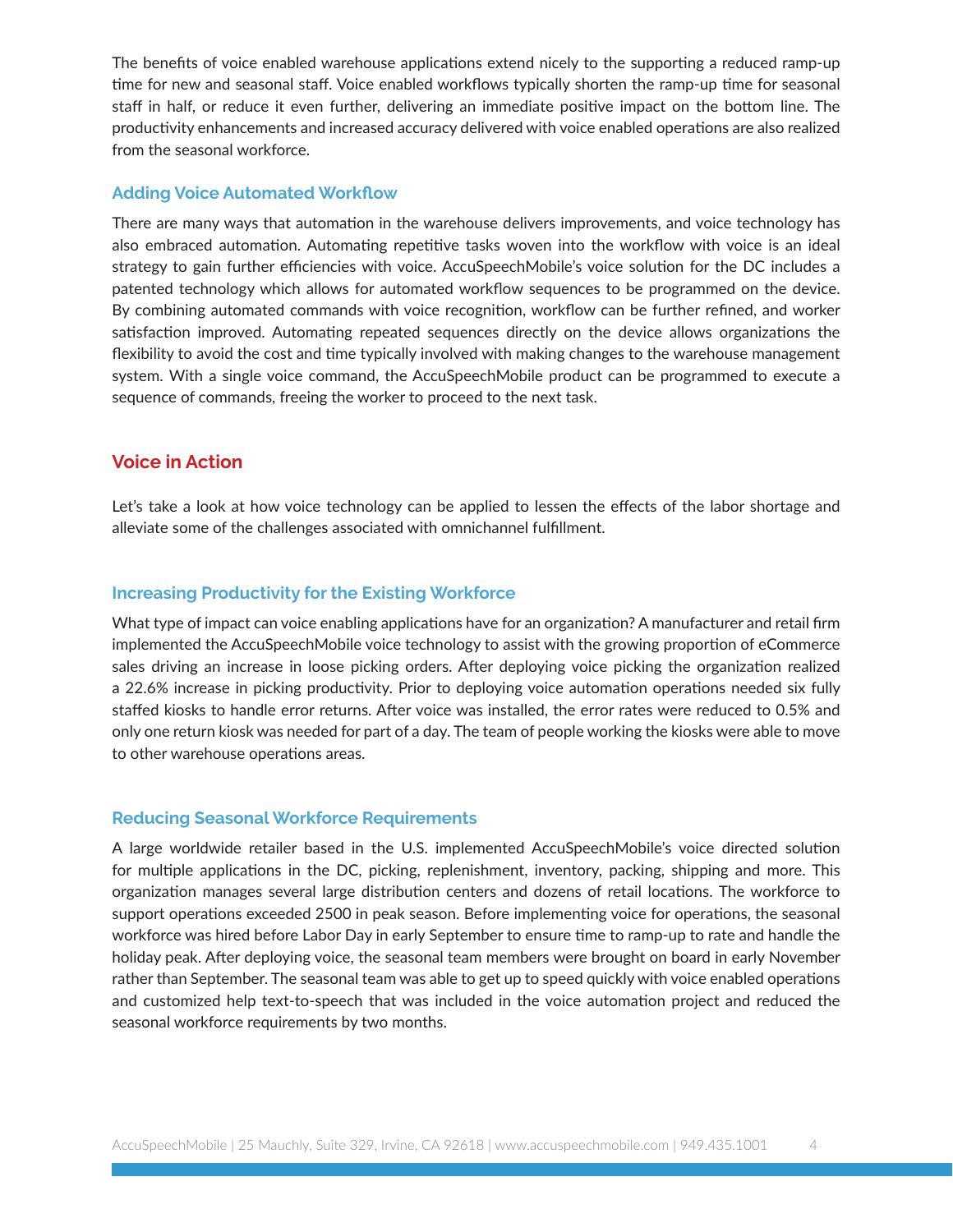#### **Multilingual Flexibility**

A large manufacturing and retail organization operating in many countries around the world implemented AccuSpeechMobile for voice picking. One of the goals of the project was to improve productivity in various DC operations around the world. The project was initially developed and tested in the U.S. and subsequently deployed at DC's around the world in other languages such as Russian, Greek and Thai.

Another customer of AccuSpeechMobile has DC operations located in Southern California where the percentage of people who speak another language at home is close to 40%. For this client AccuSpeechMobile incorporated Spanish versions of the English words for ease of interacting with the system. Warehouse workers can speak "Ready" or "Listo" for instance or "Si" or "Yes" for voice prompts. Adding tailored help information in Spanish also helps with new worker ramp-up and for seasonal employees.

#### **Automation on the Mobile Device**

The synergy of voice enabled commands and automated work sequences on the device can be very powerful. Working in the Receiving area, one client was able to take a process that had multiple manual steps and automate the workflow to initiate from a single command, and this programming was done on the mobile device, not on the WMS application server. Before implementing voice, the work sequence for Receiving if an item was determined "out of stock", was for the operator to manually login to another application, load the appropriate screens to reorder product, manually type in data to complete the order and then close the session and return to the next item in Receiving. The process is now voice automated and with a single voice command the system launches the inventory application, populates the data from one system to the other, confirms it is complete and then closes the secondary session. This voice automation sequence significantly reduced the time spent previously on logging into the other system, manually populating data, opening and closing sessions, while improving accuracy for restocking.

## **Summary**

Although the labor shortage for the DC is expected to continue for the next several years, flexible and cost-effective solutions to voice automate warehouse operations exist today. Embracing these innovative voice solutions will allow retailers, manufacturers, wholesalers and others to gain the benefits of improved productivity and reduced errors in a reasonable time frame and budget. The evolution of operations is often the most available route for many organizations to future improvements and adding voice technology embraces and extends what has already been optimized in the warehouse, field or plant, rather than ripping out and replacing technology and the capital expense associated with wholesale changes. Voice automating warehouse operations can positively impact the labor crunch in the DC at a time when it's needed the most.